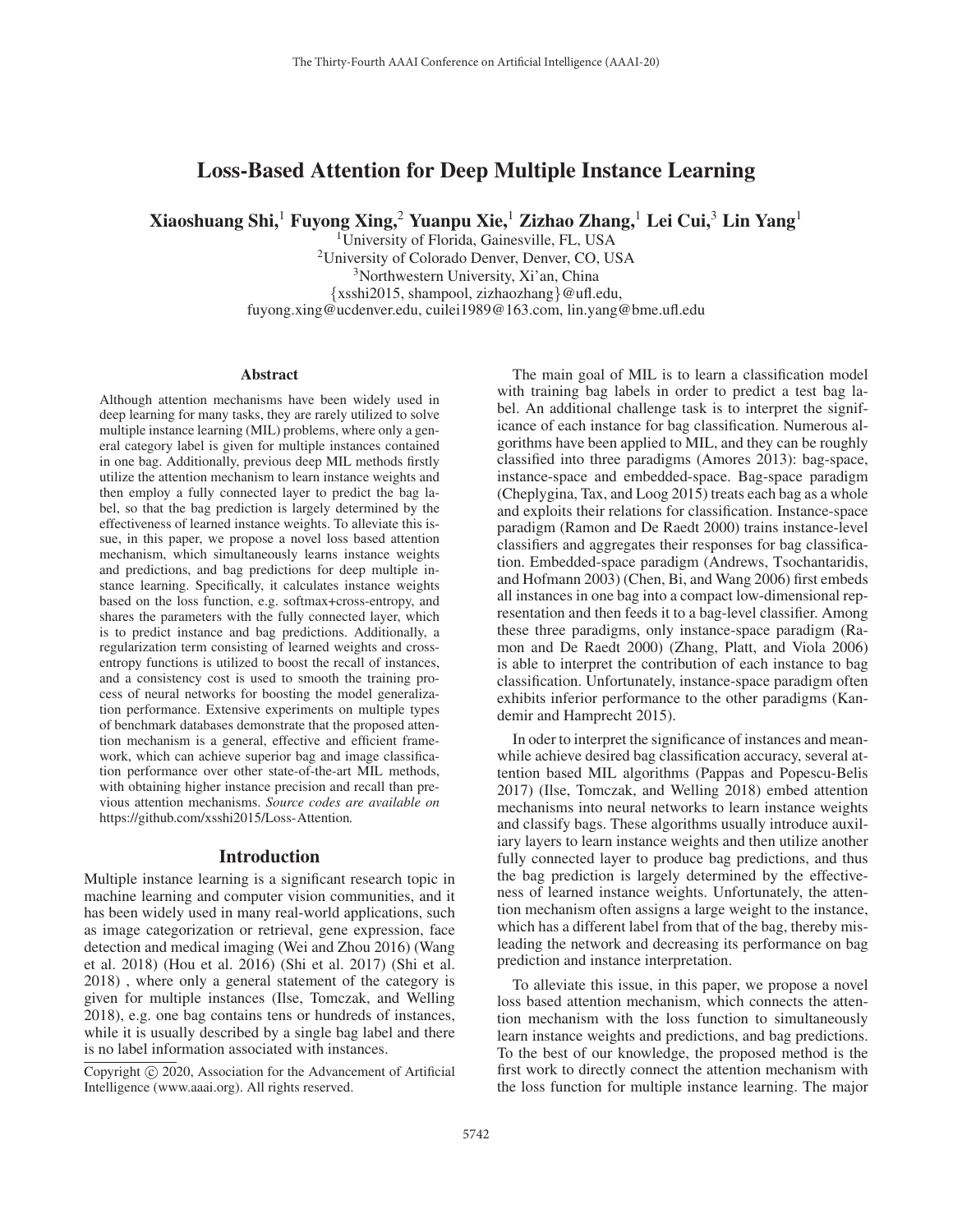

Figure 1: An example of the structure pass of the proposed loss based attention mechanism. Given a bag with multiple instances,  $\mathbb D$  represents the layers of a traditional or convolutional neural network in order to obtain instance features,  $\mathbb Q$  denotes a fullyconnected layer and then an exponential function. *Note that the instance and bag features utilize the same parameters to obtain their exponents.* The fused bag features is the sum of dot products between instance features and their corresponding attention probabilities, and similar definitions are used for the fused instance loss. *Bag loss is obtained by the softmax+cross-entropy functions to predict bag labels, fused instance loss is a regularization term to predict instance labels, and square loss is the consistency cost to smooth the training process.*

contributions of this paper are summarized as follows:

- We connect the attention mechanism with the loss function, e.g. softmax+cross-entropy, by calculating the instance weights based on the loss function and sharing the same parameters with the fully connected layer, to simultaneously learn instance weights and predictions, and bag predictions. Additionally, we propose a regularization term composed of learned instance weights and crossentropy functions to further enhance the connection between instance weights and the loss, and introduce a consistency cost to smooth the training process. For clarity, we show an example of bag classification to illustrate the main structure pass of the proposed attention mechanism in Figure 1.
- We theoretically prove: (i) Only using the attention mechanism with the softmax and cross-entropy functions for bag classification will produce low instance recall; (ii) The newly introduced regularization term can boost the instance recall. These two statements have also been verified in our experiments (please refer to Figure 3).
- Extensive experiments on multiple types of datasets demonstrate the generality, effectiveness and efficiency of the proposed loss based attention mechanism, which not only outperforms recent state-of-the-art MIL methods on bag and image classification, but also achieves higher precision and recall of instances with large weights than previous approaches.

## Related Work

In this section we briefly introduce the related work: MILbased neural networks including traditional neural networks and convolutional neural networks (CNNs), and attention algorithms for MIL.

MIL based neural networks. MIL-based traditional neural networks (Li, Gondra, and Liu 2012) usually utilize the feature representation as instance given, while MIL-based CNNs (Pathak et al. 2014) (Pinheiro and Collobert 2015) can learn feature representations through multiple convolutional layers to further improve the prediction accuracy. Most of MIL-based neural networks (Feng and Zhou 2017) adopt max-pooling to perform back propagation along the instance with the maximum response. BP-MIP (Zhou and Zhang 2002) performs the back propagation on the instance with the maximum training error, (Oquab et al. 2014) uses global max-pooling to search the best-scoring candidate object position, and (Pathak et al. 2014) computes the multiclass logistic loss at maximum predictions for semantic segmentation. Since max-pooling leads to one instance per bag being trained in one iteration, it might be not robust to search the significant instance and even predict bag labels. To alleviate this issue, some alternative pooling functions, such as Noisy-or (Zhang, Platt, and Viola 2006), ISR (Keeler, Rumelhart, and Leow 1991), generalized mean and LSE (Ramon and De Raedt 2000) (Kraus, Ba, and Frey 2016), have been embedded into neural networks. However, the flexibility of these functions is restricted, because they are pre-defined and not trainable. To attain learnable pooling, adaptive pooling function (Zhou et al. 2017) and a fully-connect CRF (Chen et al. 2014) have been developed to smooth the prediction. In addition to the pooling functions, expectation-maximization (EM) methods (Papandreou et al. 2015) (Hou et al. 2016) combining with CNNs have been used for weakly supervised semantic segmenta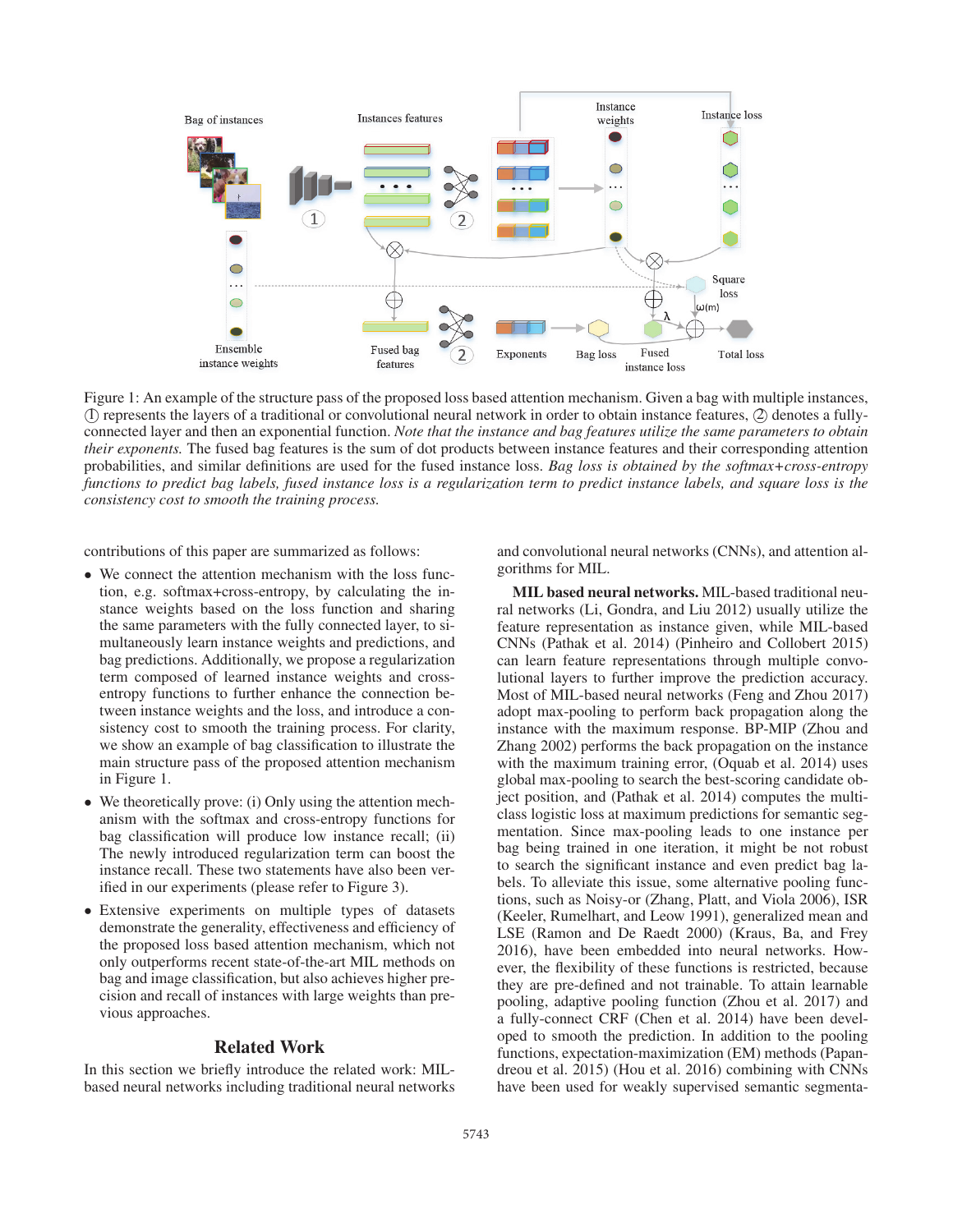tion and whole slide pathology image classification.

Attention for MIL. The attention mechanism with deep learning has been widely applied to many tasks, such as image captioning (Xu et al. 2015) (Zhang et al. 2019), classification (Wang et al. 2017), and model interpretation (Zhang and Zhu 2018) (Xu et al. 2018) (Xu et al. 2019). However, very little effort focuses on attention mechanisms for MIL. Multiple instance regression (MIR) (Pappas and Popescu-Belis 2014) learns the weight of instances by using them as parameters of an auxiliary linear regression model. Weighted multiple instance regression (WMIR) (Pappas and Popescu-Belis 2017) follows the idea in MIR but learns instance weights via a single neural network layer. Attention based deep multiple instance learning (ADMIL) (Ilse, Tomczak, and Welling 2018) proposes a two-layered neural network to learn instance weights and uses the sigmoid function to predict bag probability. Unlike previous methods using the parameters of auxiliary layers to learn instance weights and then employing another layers to learn bag predictions, our proposed attention mechanism directly exploits the parameters in a fully connected layer to connect with the loss function, for learning instance weights and predictions, and bag predictions simultaneously.

# Loss-based Attention Mechanism for Deep MIL

In this section, we present the proposed loss based attention mechanism derived from the softmax and cross-entropy functions, and then theoretically analyze its several important characteristics.

### Cross-entropy in Neural Networks

Given one training image **x** and its corresponding label  $y \in \mathbb{R}$  $\{0, 1, \dots, K - 1\}$ , where K is the number of classes. Let  $f(\cdot)$  represent a neural network and  $\mathbf{z} = f(\mathbf{x}) \in \mathbb{R}^K$  be the final output, i.e. the prediction class vector of **x**. By using the softmax function, the estimated class probability of **x** belonging to the  $k$ -th class is:

$$
q_k = \frac{exp(z_k)}{\sum_{c=0}^{K-1} exp(z_c)},
$$
\n(1)

where  $exp(\cdot)$  represents the exponential function.

Suppose that  $p_c \in \{0, 1\}$  denotes the true class probability of x belonging to the *c*-th class, we utilize the crossbility of **<sup>x</sup>** belonging to the c-th class, we utilize the cross-entropy function to measure the dissimilarity between the true class probability  $\mathbf{p} \in \{0,1\}^K$  and the estimated class probability  $\mathbf{q} \in \{0, 1\}^K$  (De Boer et al. 2005):

$$
L(\mathbf{p}, \mathbf{q}) = -\sum_{c=0}^{K-1} p_c \log q_c.
$$
 (2)

Because of **p**  $\in \{0, 1\}^K$  and  $\sum_{c=0}^{K-1} p_c = 1$ , when **x** belongs to the k-th class, i.e.  $p_k = 1$  and  $\sum_{c=0, c \neq k}^{K-1} p_c = 0$ , Eq. (2) equals:

$$
L(\mathbf{p}, \mathbf{q}) = -\log \frac{\exp(z_k)}{\sum_{c=0}^{K-1} \exp(z_c)}.
$$
 (3)

## Loss-based Attention Mechanism

Given a set of training images  $X = \{X_1, X_2, \dots, X_n\}$ representing *n* bags, each bag  $\mathbf{X}_i = {\mathbf{x}_{i,1}, \mathbf{x}_{i,2}, \cdots, \mathbf{x}_{i,n_i}}$ consists of  $n_i$  instances and  $y_i \in \{0, 1, \dots, K-1\}$  is the corresponding bag label, where  $x_{i,t}$  is the t-th instance in the *i*-th bag and  $y_{i,t} \in \{0, 1, \dots, K-1\}$  is the corresponding instance label. Similar to (Ilse, Tomczak, and Welling 2018), we suppose that a bag contains at most two kinds of instance labels including  $y_{i,t} = 0$  and one kind of other labels  $y_{i,t} \in \{1, \cdots, K-1\}$ , and the relationship between  $y_i$ and  $y_{i,t}$  is:

$$
y_i = \max_{1 \le t \le n_i} y_{i,t}.\tag{4}
$$

Suppose that each instance of the  $i$ -th bag has the same significance, and an L-layer neural network applies a mean operator to low-dimensional representations of instances. Given an instance  $\mathbf{x}_{i,t}$ , let  $\mathbf{h}_{i,t}^l$  ( $1 \le l \le L-1$ ) be its feature representation at the *l*-th layer. For example,  $h_{i,t}^{L-1}$  =  $g(\mathbf{h}_{i,t}^{L-2}) \in \mathbb{R}^d$  is the output of the L − 1-th layer and the input of the L th layer where  $g(x)$  is an activation function input of the L-th layer, where  $g(\cdot)$  is an activation function and  $h_{i,t}^{L-2}$  is the input of the  $L - 1$ -th layer. Suppose that  $\mathbf{W} \in \mathbb{R}^{M \times K}$  is a generication matrix and  $\mathbf{h} \in \mathbb{R}^{K}$  is a biase **W** ∈  $\mathbb{R}^{d \times K}$  is a projection matrix and **b** ∈  $\mathbb{R}^{K}$  is a bias vector in the *L*-th layer, the final output of the neural netvector in the L-th layer, the final output of the neural net-<br>work is  $z_i = h_i^{L-1} \mathbf{W} + \mathbf{b}$ , where  $h_i^{L-1}$  is obtained by a mean operator, e.g.  $\mathbf{h}_i^{L-1} = \frac{1}{n_i} \sum_{t=1}^{n_i} \mathbf{h}_{i,t}^{L-1}$ , and  $\mathbf{z}_i \in \mathbb{R}^K$ represents the prediction class vector of the i-th bag. After obtaining  $z_i$ , the loss function Eq. (3) can be utilized to learn model parameters.

When the significance of instances in the  $i$ -th bag is different, we introduce the proposed attention mechanism as follows:

$$
\alpha_{i,j} = \frac{\sum_{c=0}^{K-1} exp(\mathbf{h}_{i,j}^{L-1} \mathbf{w}_c + b_c)}{\sum_{t=1}^{n_i} \sum_{c=0}^{K-1} exp(\mathbf{h}_{i,t}^{L-1} \mathbf{w}_c + b_c)}
$$

$$
\mathbf{h}_{i,j}^{L-1} \leftarrow \alpha_{i,j} \mathbf{h}_{i,j}^{L-1}
$$

$$
\mathbf{h}_{i}^{L-1} = \sum_{t=1}^{n_i} \mathbf{h}_{i,t}^{L-1},
$$
(5)

where  $\alpha_{i,j}$  is the weight of the j-th ( $1 \le j \le n_i$ ) instance in the *i*-th bag,  $\mathbf{w}_c \in \mathbb{R}^d$  is the *c*-th column vector of **W** and  $b_c$  ⊂ **b** is a bias. After calculating  $\mathbf{h}_i^{L-1}$  by using Eq. (5),  $\mathbf{z}_i$ <br>can be calculated by using  $\mathbf{z}_i = \mathbf{h}_i^{L-1} \mathbf{W}_i + \mathbf{h}_i$  Based on Eq. can be calculated by using  $z_i = h_i^{\frac{L-1}{L}}W + b$ . Based on Eq. (3), suppose that the  $i$ -th bag belongs to the  $k$ -th class, we present the following loss function:

$$
L = L_1 + L_2
$$
  
=  $-log \frac{exp(\mathbf{h}_i^{L-1}\mathbf{w}_k + b_k)}{\sum_{c=0}^{K-1} exp(\mathbf{h}_i^{L-1}\mathbf{w}_c + b_c)}$   
 $-\lambda \sum_{t=1}^{n_i} \alpha_{i,t} log \frac{exp(\mathbf{h}_{i,t}^{L-1}\mathbf{w}_k + b_k)}{\sum_{c=0}^{K-1} exp(\mathbf{h}_{i,t}^{L-1}\mathbf{w}_c + b_c)},$  (6)

where the first term (bag loss) is the main objective function  $L_1$  to predict bag labels, the second term (fused instance loss) is the regularization term  $L_2$  to predict instance labels, and  $\lambda$  is a non-negative constant to balance the bag and inand  $\lambda$  is a non-negative constant to balance the bag and instance predictions. Note that because of  $z_i = h_i^{L-1}W + b$ and  $\mathbf{h}_i^{\tilde{L}-1} = \sum_{t=1}^{n_i} \mathbf{h}_{i,t}^{\tilde{L}-1}$ , we have  $z_{i,k} = \mathbf{h}_i^{\tilde{L}-1} \mathbf{w}_k + b_k$ ,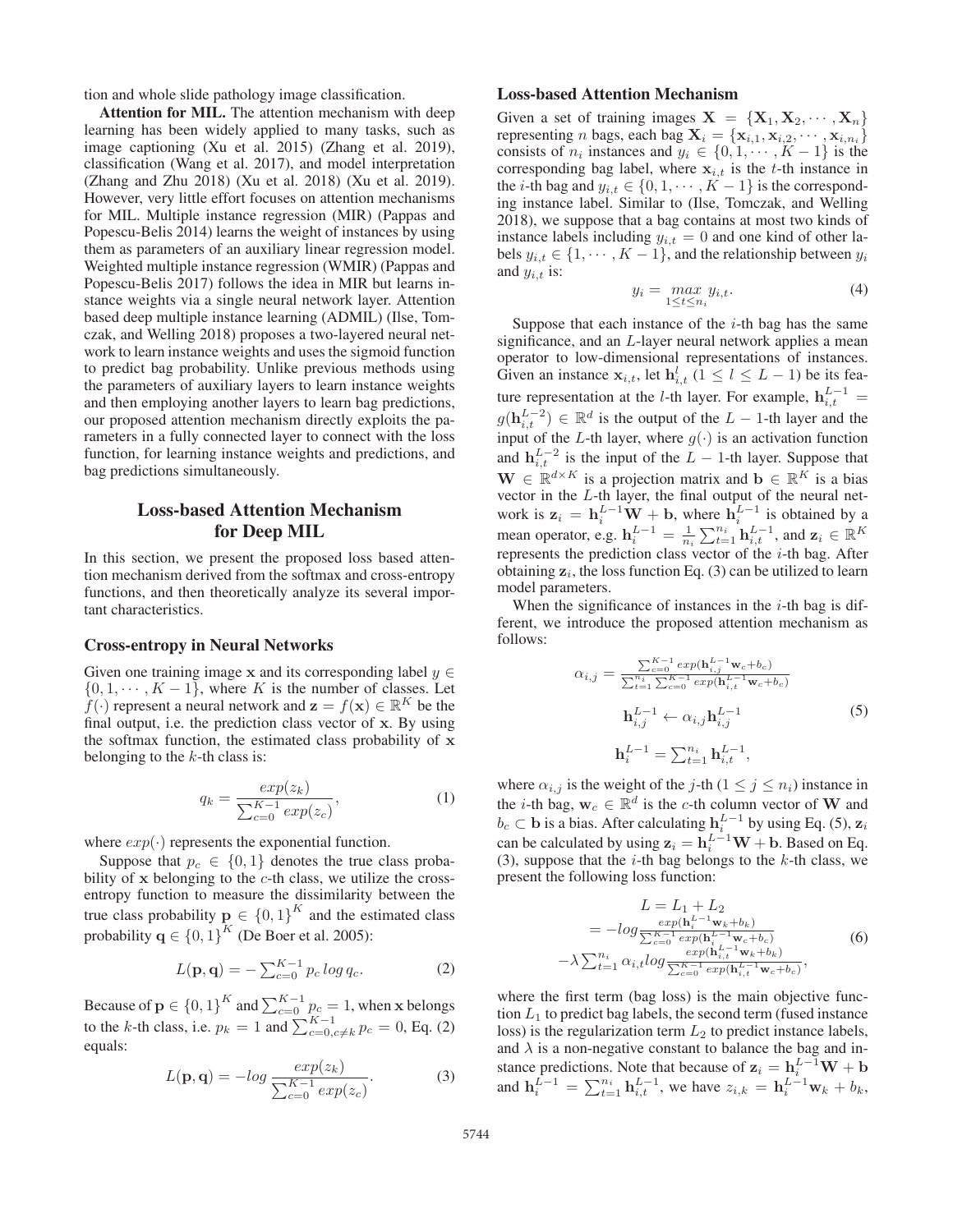$z_{i,t,k} = \mathbf{h}_{i,t}^{L-1} \mathbf{w}_k + b_k$  and  $z_{i,k} = \sum_{t=1}^{n_i} z_{i,t,k}$ . Similar definitions are applied to  $z_{i,k}$  and  $z_{i,t}$  for any  $t \in$ lar definitions are applied to  $z_{i,c}$  and  $z_{i,t,c}$  for any  $t \in$  $\{1, 2, \cdots, n_i\}$  and  $c \in \{0, 1, 2, \cdots, K - 1\}.$ 

Eqs. (5)-(6) are mainly inspired by: (i) The weights of instances with different labels from the bag label should be approximately equal to zeros; (ii) When the loss of the regularization term in Eq. (6) is close to zero, i.e.  $L_2 \rightarrow 0$ , if the *j*-th instance has a large weight ( $\alpha_{i,j} >> 0$ ) and belongs to the instance has a large weight  $(\alpha_{i,j} >> 0)$  and belongs to the k-th class, there must exist  $exp(z_{i,j,k}) \approx \sum_{c=0}^{K-1} exp(z_{i,j,c})$ .<br>Additionally if the r-th instance has a very small weight Additionally, if the r-th instance has a very small weight  $(\alpha_{i,r} \to 0), \text{i.e.} \, \frac{\sum_{c=0}^{K-1} exp(z_{i,r,c})}{\sum_{t=1}^{n_i} \sum_{c=0}^{K-1} exp(z_{i,r}})$  $\frac{\sum_{c=0}^{T} \exp(z_i, r, c)}{\sum_{t=1}^{n_i} \sum_{c=0}^{K-1} \exp(z_{i,t,c})} \approx 0$ , which means that  $\sum_{c=0}^{K-1} exp(z_{i,r,c})$  and  $exp(z_{i,r,k})$  can be neglected. They<br>suggest that for the *i*-th instance with a weight  $\alpha_{i,s} >> 0$ suggest that for the j-th instance with a weight  $\alpha_{i,j} >> 0$ , it can be calculated by:  $\alpha_{i,j} = \frac{\sum_{c=0}^{K-1} exp(z_{i,j,c})}{\sum_{t=1}^{n_i} \sum_{c=0}^{K-1} exp(z_{i,j}})$  $\frac{\sum_{c=0}^{\infty} exp(z_{i,j,c})}{\sum_{t=1}^{n_i}\sum_{c=0}^{K-1} exp(z_{i,t,c})} \approx$  $\frac{exp(z_{i,j,k})}{\sum_{t=1}^{n_i} exp(z_{i,t,k})}$ .  $exp(z_{i,j,k})$ 

Recently, many self-ensembling based semi-supervised deep classification methods (Laine and Aila 2016) (Miyato et al. 2018) illustrate that smoothing the training process of neural networks can boost the model generalization performance. To smooth the training process, similar to (Laine and Aila 2016), we first create an ensemble target for each instance weight. Specifically, for  $\alpha_{i,t}$ , we accumulate it into an ensemble weight  $\tilde{\alpha}_{i,t}$  by  $\tilde{\alpha}_{i,t} = \beta \tilde{\alpha}_{i,t} + (1 - \beta) \alpha_{i,t}$  in each training epoch, where  $\beta \geq 0$  is to determine how far the ensemble weight reaches into training history. Then we utilize a consistency cost (square loss)  $\|\alpha_{i,t} - \tilde{\alpha}_{i,t}\|_2^2$  to form a consensus prediction of the *t*-th instance weight in the *i*-th a consensus prediction of the  $t$ -th instance weight in the  $i$ -th bag. Combining the consistency cost with Eq. (6), we obtain the proposed loss function as follows:

$$
L_p = L_1 + L_2 + L_3
$$
  
=  $-log \frac{exp(\mathbf{h}_i^{L-1} \mathbf{w}_k + b_k)}{\sum_{c=0}^{K-1} exp(\mathbf{h}_i^{L-1} \mathbf{w}_c + b_c)}$   
 $- \lambda \sum_{t=1}^{n_i} \alpha_{i,t} log \frac{exp(\mathbf{h}_{i,t}^{L-1} \mathbf{w}_k + b_k)}{\sum_{c=0}^{K-1} exp(\mathbf{h}_{i,t}^{L-1} \mathbf{w}_c + b_c)}$   
 $+ \omega(m) \sum_{t=1}^{n_i} ||\alpha_{i,t} - \tilde{\alpha}_{i,t}||_2^2$ .

where  $\omega(m)$  is an unsupervised ramp-up function depending<br>on the epoch number m to gradually enhance the weight of on the epoch number m to gradually enhance the weight of the consistency cost  $L_2$ the consistency cost  $L_3$ .

## Attention Mechanism Analysis

In this subsection, we first analyze the relationship between the proposed attention mechanism and the popular maxpooling operator in Theorem 1. Next, we discuss a lower bound of the main objective function  $L_1$  of Eq. (7) in Theorem 2 and explain the motivation of adding a regularization term  $L_2$ . Finally, we present a lower bound of the regularization term  $L_2$  in Theorem 3 and show the relationship between the instance weight and the loss of the regularization term in Theorem 4, which demonstrates that the regularization term can boost the instance recall. All proofs of Theorems 1-4 are provided in the supplemental material.

Theorem 1. *In one bag, when the weight of one instance is close to 1, e.g.*  $\alpha_{i,j} \rightarrow 1$ *, the probability of a bag being the* k*-th class is approximately equal to that of this instance belonging to the* k*-th class.*

Theorem 1 suggests that when the weight of one instance is close to 1 in one bag, the attention mechanism can have almost the same effect as max-pooling to select only one instance. However, different from the max-pooling operator that usually updates parameters through only one instance, the attention mechanism updates the weight and model parameters through all instances, and thus it is more smooth than the max-pooling operator, thereby yielding better prediction performance. .

Theorem 2. *Suppose that the* i*-th bag belongs to the* k*-th class and contains*  $n_i$  *instances,*  $q_{i,t,k} = \frac{exp(z_{i,t,k})}{\sum_{c=0}^{K-1} exp(z_{i,t,c})}$ *denotes the estimated class probability of the* t*-th instance belonging to the* k*-th class. For the main objective function* <sup>L</sup><sup>1</sup> *in Eq. (7), there exists:*

$$
L_1 \ge \frac{\sum_{c=0,c\ne k}^{K-1} \prod_{i=1}^{n_i} \left(\frac{q_{i,t,c}}{q_{i,t,k}}\right)^{\alpha_{i,t}}}{1 + \sum_{c=0,c\ne k}^{K-1} \prod_{i=1}^{n_i} \left(\frac{q_{i,t,c}}{q_{i,t,c}}\right)^{\alpha_{i,t}}}.
$$
\n(8)

*Eq. (8) suggests that when*  $L_1 \rightarrow 0$ *, at least one instance in a bag belongs to the k-th class.* Specifically, for any one<br>of instances, if it has  $\frac{q_{i,t,c}}{q_{i,t,k}} \to 0$  ( $c \in \{0, 1, 2, \cdots, K-1\}$ <br>and  $c \neq b$ ) and  $c \in \{0, 1, 2, \cdots, K-1\}$ and  $c \neq k$ ) and  $\alpha_{i,t} >> 0$ , then  $L_1 \rightarrow 0$ . *However*,  $L_1 \rightarrow 0$ *cannot theoretically guarantee that more than one instance belong to the* k*-th class, thereby leading to the low recall of instances.* To address this issue, i.e. to ensure that more instances with large weights share the labels with the bag, we propose the attention mechanism and add a regularization term  $L_2$  in Eq. (7). Because the effect of the term  $L_2$ depends on the value of  $\lambda$ , we analyze the relations between its value and the instance recall by the following theorems.

Theorem 3. *Suppose that the* i*-th bag belongs to the* k*-th class and contains*  $n_i$  *instances, for the regularization term* <sup>L</sup><sup>2</sup> *in Eq. (7), there exists:*

$$
L_2 \ge \lambda \frac{\sum_{t=1}^{n_i} \sum_{c=0}^{K-1} \sum_{c \neq k}^{c} \exp(z_{i,t,c})}{\sum_{t=1}^{n_i} \sum_{c=0}^{K-1} \exp(z_{i,t,c})}.
$$
 (9)

**Theorem 4.** *Suppose that*  $\alpha_{i,j}$  *is the j-th instance weight in the i*-th bag, which belongs to the *k*-th class, if  $\alpha_{i,j} > \frac{2L_2}{\lambda}$ , the *i*-th instance will be predicted to the *k*-th class *the* j*-th instance will be predicted to the* k*-th class.*

Theorem 4 suggests that  $\lambda$  plays a significant role in adjusting the number of instances, which share the labels with its corresponding bag. *Specifically, given fixed values of* <sup>L</sup><sup>2</sup> *and*  $\alpha_{i,j}$ *, the larger*  $\lambda$ *, the more instances belonging to the same class as its bag, i.e. the higher recall of instances.*

#### **Experiments**

We evaluate the proposed method, referred to as Loss-Attention, on multiple benchmark MIL datasets (MUSK1, MUSK2, FOX, TIGER and ELEPHANT), MNIST-based and CIFAR-10-based MIL datasets, CIFAR-10 and Tiny ImageNet image databases. Following (Ilse, Tomczak, and Welling 2018) (Wang et al. 2018), we adopt 10-fold-crossvalidation and repeat five times per experiment for MIL and histopathology datasets. For experiments on MNISTbags, we utilize a fixed division into training and test sets. We compare Loss-Attention to recent state-of-the-art methods and basic algorithms: "Instance+max/mean" and "Embedding+max/mean'. They denote the instance-level and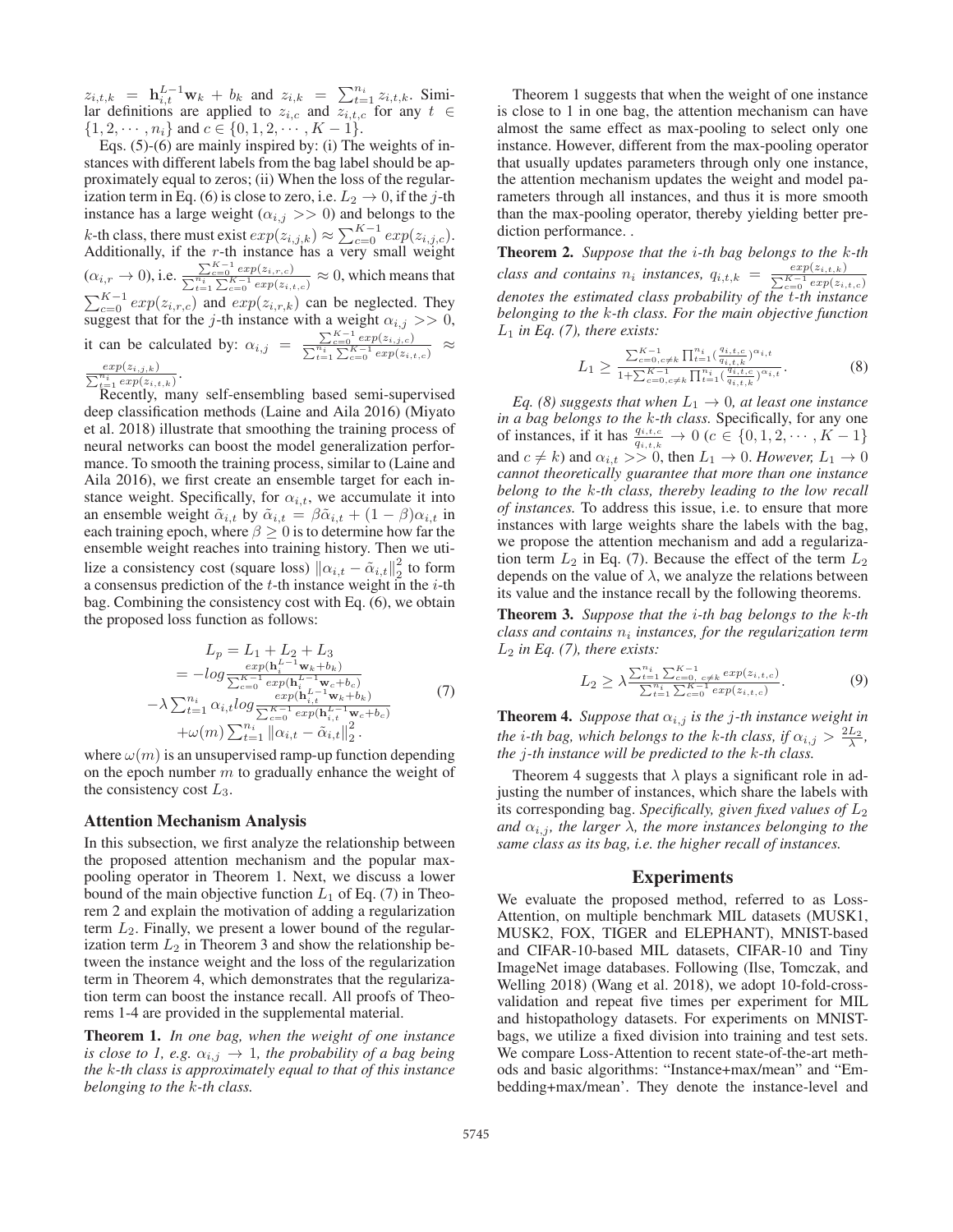Table 1: Results on benchmark MIL databases. We run each experiment five times and report the average classification accuracy (mean  $\pm$  standard deviation). We bold the best accuracy on each database and highlight the second best results via underlines.

| Method                | MUSK1           | MUSK2             | <b>FOX</b>        | <b>TIGER</b>      | <b>ELEPHANT</b>   |
|-----------------------|-----------------|-------------------|-------------------|-------------------|-------------------|
| mi-SVM                | $0.874 + N/A$   | $0.836 + N/A$     | $0.582 + N/A$     | $0.784 + N/A$     | $0.822 + N/A$     |
| <b>MI-SVM</b>         | $0.779 + N/A$   | $0.843 + N/A$     | $0.578 + N/A$     | $0.840 + N/A$     | $0.843 + N/A$     |
| MI-Kernel             | $0.880 + N/A$   | $0.893 + N/A$     | $0.603 + N/A$     | $0.842 + N/A$     | $0.843 + N/A$     |
| EM-DD                 | $0.849 + 0.098$ | $0.869 + 0.108$   | $0.609 + 0.101$   | $0.730 + 0.096$   | $0.771 \pm 0.097$ |
| mi-Graph              | $0.889 + 0.073$ | $0.903 \pm 0.086$ | $0.620 + 0.098$   | $0.860 \pm 0.083$ | $0.869 + 0.078$   |
| miVLAD                | $0.871 + 0.097$ | $0.872 + 0.095$   | $0.620 + 0.098$   | $0.811 + 0.087$   | $0.850 + 0.080$   |
| miFV                  | $0.909 + 0.089$ | $0.884 + 0.094$   | $0.621 + 0.109$   | $0.813 + 0.083$   | $0.852 + 0.081$   |
| mi-Net                | $0.889 + 0.088$ | $0.858 + 0.110$   | $0.613 + 0.078$   | $0.824 + 0.076$   | $0.858 + 0.083$   |
| MI-Net                | $0.887 + 0.091$ | $0.859 + 0.102$   | $0.622 + 0.084$   | $0.830 + 0.072$   | $0.862 + 0.077$   |
| MI-Net with DS        | $0.894 + 0.093$ | $0.874 + 0.097$   | $0.630 \pm 0.080$ | $0.845 + 0.087$   | $0.872 + 0.072$   |
| MI-Net with RC        | $0.898 + 0.097$ | $0.873 + 0.098$   | $0.619 + 0.104$   | $0.836 + 0.083$   | $0.857 + 0.089$   |
| Attention             | $0.892 + 0.090$ | $0.858 + 0.106$   | $0.615 + 0.096$   | $0.839 + 0.054$   | $0.868 + 0.054$   |
| Gated-Attention       | $0.900 + 0.088$ | $0.863 \pm 0.094$ | $0.603 + 0.068$   | $0.845 + 0.046$   | $0.857 + 0.064$   |
| <b>Loss-Attention</b> | $0.917 + 0.066$ | $0.911 + 0.063$   | $0.712 + 0.074$   | $0.897 + 0.065$   | $0.900 + 0.069$   |
|                       |                 |                   |                   |                   |                   |

embedding-level neural networks with MIL pooling layers using the max or mean operator, respectively. For fairness, they utilize the same architectures as the proposed method. To evaluate the performance of MIL methods, we adopt the following metrics: classification accuracy, precision, recall, F-score, and the area under the receiver operator operating characteristic curve (AUC).

#### MIL datasets classification

We conduct experiments on five popular MIL datasets: MUSK1, MUSK2, FOX, TIGER and ELEPHANT. Because these databases contain precomputed features belonging to two classes and only a small number of instances and bags, it is usually difficult for neural networks to attain the same good performance as traditional state-of-the-art methods. The detailed information about features, instances and bags in each dataset is shown in Table A1 of the supplemental material. MUSK1 and MUSK2 are used to predict drug activity, and the molecule has the drug effect if and only if one or more of the conformations of one molecule bind to the target binding site. One molecule contains multiple shapes, and a bag is composed of shapes belonging to the same molecule (Dietterich, Lathrop, and Lozano-Pérez 1997). The remaining three datasets, FOX, TIGER and ELEPHANT, consist of features extracted from images. Each bag contains a set of segments obtained from one image. Positive bags are constituted by images with the animal of interest, and negative bags are made up of images with other animals (Andrews, Tsochantaridis, and Hofmann 2003). Following (Ilse, Tomczak, and Welling 2018) (Wang et al. 2018), we utilize the same architecture as the MI-NET model (Wang et al. 2018) except the attention layer and the final layer for the proposed loss function. The details of architectures, the parameter  $\lambda$ , ramp-up function  $\omega(m)$ , optimizer and hyperparameters are shown in the supplemental material (Tables A2, A3 and A4).

Results and discussion: Table 1 shows the classification accuracy of Mi-SVM and MI-SVM (Andrews, Tsochantaridis, and Hofmann 2003), MI-Kernel (Gärtner et al. 2002), EM-DD (Zhang and Goldman 2002), mi Graph (Zhou, Sun, and Li 2009), miVLDA and miFV (Wei, Wu, and Zhou 2017), mi-Net, MI-Net, MI-Net with DS, MI-Net Table 2: Results on MNIST-bags with different numbers of training bags. Each experiment is repeated 50 times and average results are reported.

| $#$ of training bags    | 50    | 100   | 150   | 200   |  |
|-------------------------|-------|-------|-------|-------|--|
| Binary (AUC)            |       |       |       |       |  |
| Attention+sigmoid       | 0.858 | 0.901 | 0.942 | 0.961 |  |
| Gated-Attention+sigmoid | 0.869 | 0.912 | 0.966 | 0.968 |  |
| Instance+max            | 0.904 | 0.947 | 0.952 | 0.954 |  |
| Instance+mean           | 0.800 | 0.851 | 0.913 | 0.939 |  |
| Embedding+max           | 0.805 | 0.943 | 0.962 | 0.975 |  |
| Embedding+mean          | 0.794 | 0.847 | 0.904 | 0.934 |  |
| Attention+softmax       | 0.914 | 0.963 | 0.977 | 0.984 |  |
| Gated-Attention+softmax | 0.908 | 0.959 | 0.973 | 0.979 |  |
| <b>Loss-Attention</b>   | 0.931 | 0.969 | 0.978 | 0.984 |  |
| Multi-class (Accuracy)  |       |       |       |       |  |
| Instance+max            | 0.477 | 0.750 | 0.846 | 0.887 |  |
| Instance+mean           | 0.587 | 0.774 | 0.865 | 0.917 |  |
| Embedding+max           | 0.635 | 0.796 | 0.879 | 0.918 |  |
| Embedding+mean          | 0.582 | 0.774 | 0.869 | 0.920 |  |
| Attention+softmax       | 0.753 | 0.885 | 0.923 | 0.938 |  |
| Gated-Attention+softmax | 0.720 | 0.869 | 0.911 | 0.930 |  |
| <b>Loss-Attention</b>   | 0.765 | 0.892 | 0.917 | 0.939 |  |
|                         |       |       |       |       |  |

with RC (Wang et al. 2018), Attention and Gated-Attention (Ilse, Tomczak, and Welling 2018), and the proposed Loss-Attention method. It illustrates that Loss-Attention consistently achieves the best average accuracy among all algorithms on the five datasets. These results demonstrate the effectiveness and efficiency of the proposed method.

## MNIST-based MIL datasets classification

Here, we create challenging datasets for binary and multiclass classification using images from the popular MNIST dataset to evaluate Loss-Attention, the basic algorithms: Instance+max/mean and Embedding+max/mean, and the comparative ones: Attention and Gated-Attention (Ilse, Tomczak, and Welling 2018). Note that all basic algorithms utilize the softmax+cross-entropy functions for bag classification. Unlike classic MIL datasets using precomputed features to represent instances, created bags consist of a random number of  $28 \times 28$  grayscale images selected from the MNIST dataset. The number of images in a bag is Gaussiandistributed, with the mean bag size and the variance being 10 and 2, respectively. We build training sets with 50, 100, 150 and 200 bags, respectively, and a test set containing 1,000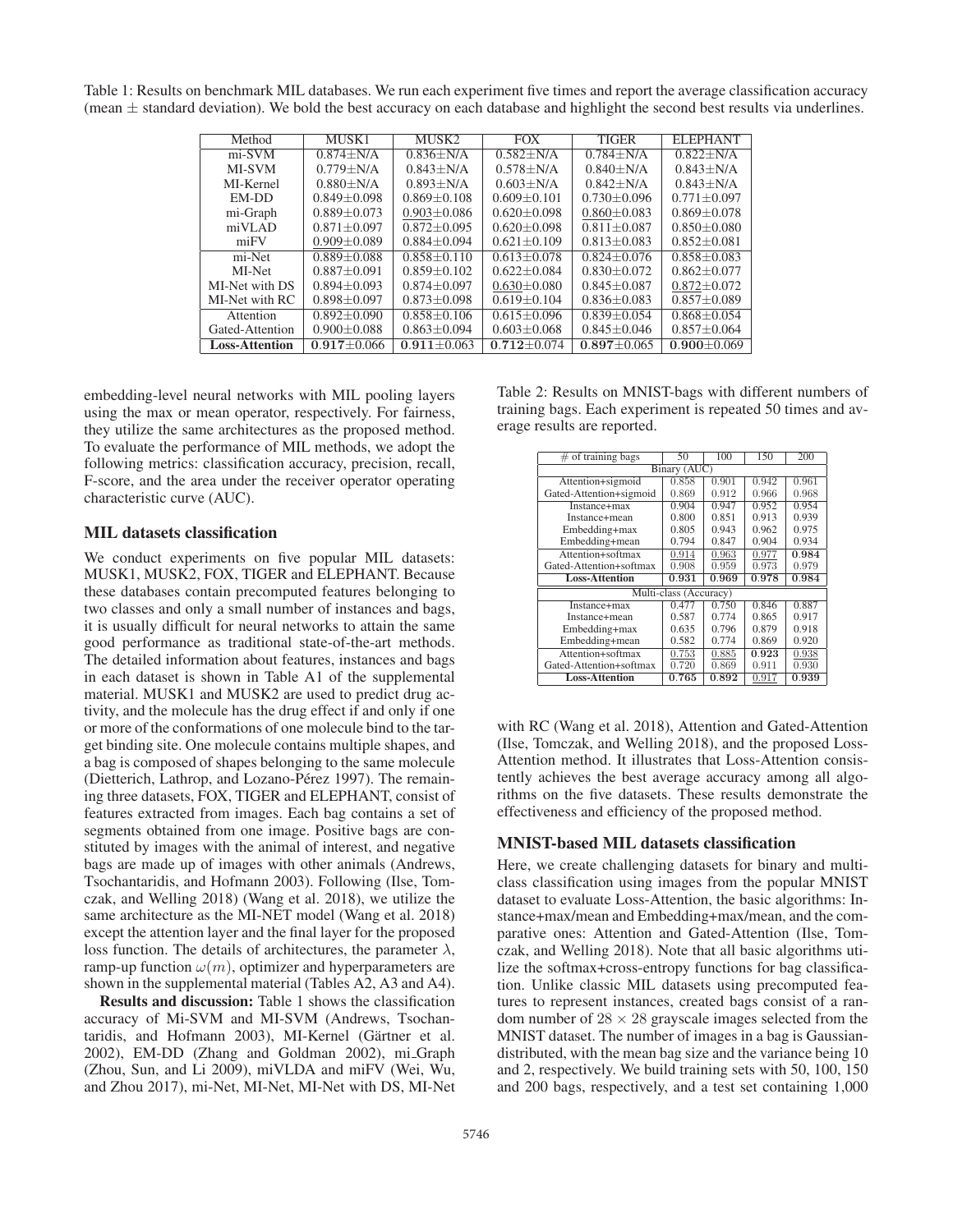

Figure 2: The instance precision, recall and F-score of different attention based MIL algorithms using 50 training bags from MNIST-based MIL datasets for binary and multi-class classification.



Figure 3: The instance precision, recall and F-score of Loss-Attention with different values of  $\lambda$  on MNIST-bags for binary and multi-class classification.

bags. For a binary classification scenario, following (Ilse, Tomczak, and Welling 2018), a bag is labeled as positive if it contains one or more images with the digit '9', otherwise negative. For a multi-class classification scenario, target numbers are the digits '3', '5' and '9' and one bag at most contains one of these three digits. The bags containing these digits of '3', '5' and '9' are given labels '1', '2' and '3', respectively. If one bag is not composed of anyone of these three digits, the bag is labeled as '0'. For binary and multi-class classification experiments, we utilize AUC and classification accuracy as evaluation metrics, respectively. To evaluate the models' interpretation capability, we quantitatively investigate their retrieval performance on target digits using precision, recall and F-score metrics. The architectures used in this experiment are on the basis of a LeNet5 model (LeCun et al. 1998). The details of architectures, the parameter  $\lambda$ , ramp-up function  $\omega(m)$ , optimizer and hyperparameters are shown in the supplemental material (Tables A8 and A9).

Results and discussion: Table 2 displays the AUC and classification accuracy of the basic algorithms and three attention mechanisms on MNIST-bags. Attention and Gated-Attention using the softmax function can obtain higher AUC than that using the sigmoid function. Additionally, all attention mechanisms have superior performance over the basic algorithms. Moreover, Loss-Attention performs better than Attention and Gated-Attention on binary and multiclass classification tasks in most of the cases. To evaluate the interpretation capability of attention based MIL algorithms, Figure 2 presents their instance precision, recall and F-score on different values of  $\alpha$  with 50 training bags, where  $\alpha$  denotes the weight of instances. When  $\alpha > 0.5$ , Loss-Attention can achieve higher precision, recall and F-score of instances than Attention and Gated-Attention. It suggests that Loss-Attention can better interpret the instance with a

large weight, e.g.  $\alpha > 0.5$ , which are more attractive in practice. When using other numbers of training bags, we can observe similar findings.

Ablation study and parameter analysis: Because  $\lambda$  in Loss-Attention plays a significant role in instance interpretation, here we present the influence of different values of  $\lambda$  on instance interpretation and verify the proposed theorems. We conduct binary and multi-class classification experiments on MNIST based MIL datasets, by using a training set with 50 bags and a test set with 1,000 bags. Figure 3 displays the instance precision, recall and F-score of Loss-Attention with  $\lambda \in [0, 10^{-4}, 10^{-3}, 10^{-2}, 10^{-1}, 1, 10, 10^{2}]$ . Note that when  $\lambda = 0$  it means that the regularization term  $L_2$  is rewhen  $\lambda = 0$ , it means that the regularization term  $L_2$  is removed. Figure 3(a)-(b) and (d)-(e) show that for large  $\alpha$ , e.g.  $\alpha > 0.5$ , the smaller value of  $\lambda$ , the higher precision but the much lower recall. Because the loss of the main objective in Eq. (7) can be decreasing to small even when only one instance is predicted to share the label with the bag. We have theoretically proved this statement in Theorem 2. Figure 3(c) and (f) illustrate that Loss-Attention with  $\lambda > 0$  can achieve higher F-score than that with  $\lambda = 0$ . They demonstrate the effectiveness of the regularization term, which can boost the recall of instances with large  $\alpha$ , e.g.  $\alpha > 0.5$ , by increasing the value of  $\lambda$  (please refer to Theorem 4). Similar findings can be observed when using other numbers of training bags. Additionally, here we do not analyze  $\omega(m)$ , because it is often used on large-scale databases and deep neural networks, upon which its effectiveness has been demonstrated by previous literature (Laine and Aila 2016).

# CIFAR-10-based MIL datasets

To better evaluate Loss-Attention, we create more challenging MIL datasets for multi-class classification using images selected from the CIFAR-10 database, whose images belong to 10 categories. Similar to Section 4.3, we build training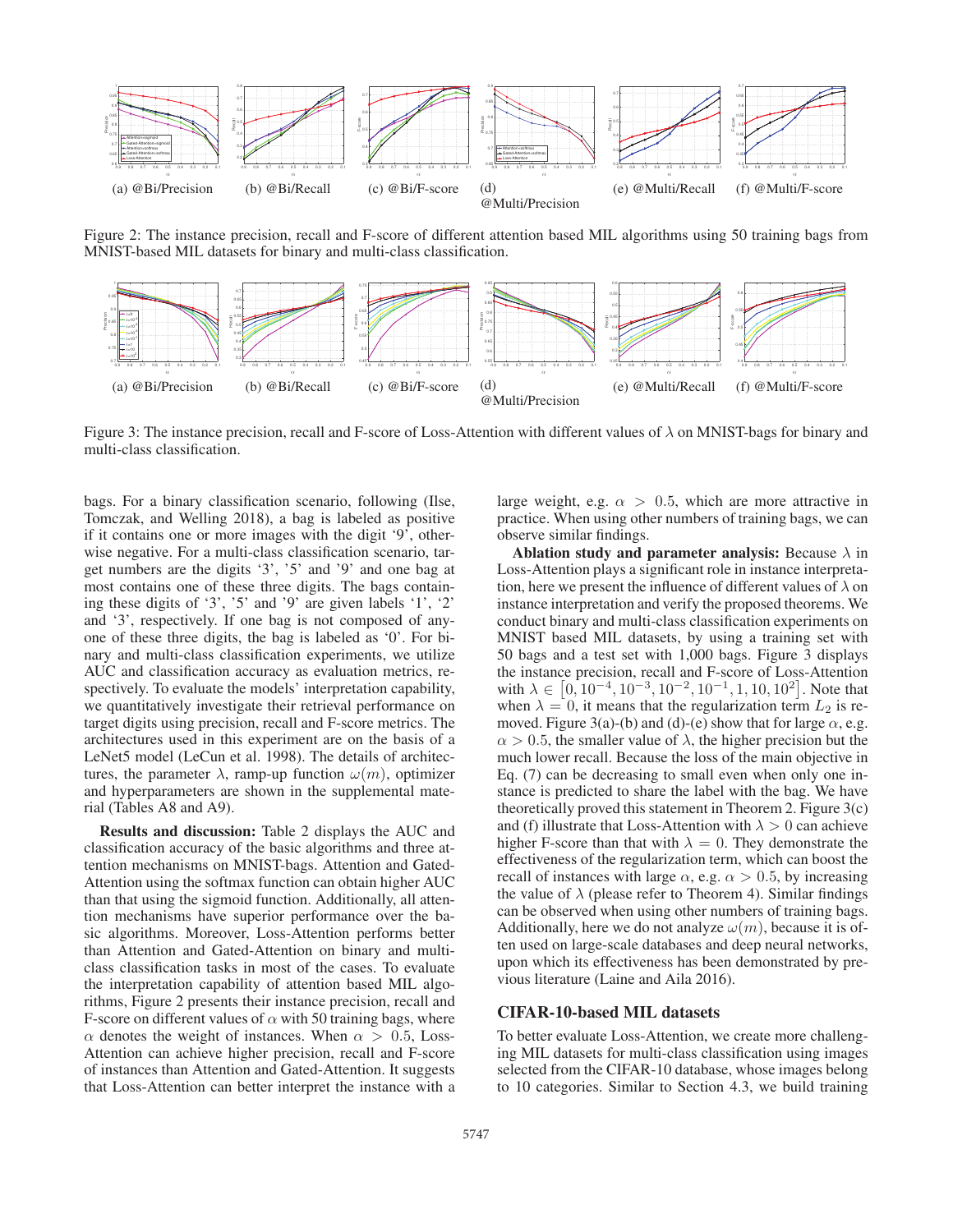Table 3: Results on CIFAR10-bags with different numbers of training bags. Each experiment is repeated 20 times and average results are reported.

| Mean bag size           |       | 10    | 50    |       |
|-------------------------|-------|-------|-------|-------|
| $#$ of training bags    | 500   | 5000  | 500   | 5000  |
| Attention+softmax       | 0.384 | 0.507 | 0.610 | 0.823 |
| Gated-Attention+softmax | 0.370 | 0.476 | 0.596 | 0.769 |
| <b>Loss-Attention</b>   | 0.395 | 0.519 | 0.615 | 0.839 |
|                         |       |       |       |       |

sets with 500 and 5,000 bags, respectively, and a test set consisting of 1,000 bags. The training and test sets contain two types of bags, one type is with the mean bag size and the variance being 10 and 2, respectively, the second type is with the mean bag size and the variance being 50 and 10, respectively. Additionally, the target classes are '3', '5' and '9' and one bag at most contains images from one of these three classes. The details of architectures, the parameter  $\lambda$ , ramp-up function  $\omega(m)$ , optimizer and hyperparameters are shown in the supplemental material (Tables A10 and A11). We present the bag classification results of Attention, Gated-Attention and Loss-Attention in Table 3. It further suggests that Loss-Attention can achieve superior classification accuracy over Attention and Gated-Attention on multi-class MIL tasks.

#### Image classification and localization

Here, we conduct experiments on two popular multi-class single-label databases, CIFAR-10 and tiny ImageNet (Le and Yang 2015), to evaluate the performance of Loss-Attention on image classification and localization only using image labels. The CIFAR-10 database consists of a training set with 50,000 images and a test set containing 10,000 images. The tiny ImageNet database has 200 categories and each class contains 500 training images, 50 validation images and 50 test images. We adopt training images for training and validation images for test. We compare Loss-Attention against mean-pooling, max-pooling, Attention and Gated-Attention. We adopt them to replace the global average pooling (mean-pooling) layer in ResNet18 (He et al. 2016), because each point in the feature map obtained by convolutional layers can be viewed as an instance. To evaluate the localization ability, we first rescale the feature map to the original image size, and then each point in the feature map will correspond to one patch in the original image. If half of the patch with the maximum weight falls within the ground truth bounding box of an object, we label the predicted location as correct; otherwise, we count the prediction as wrong. Then we calculate the average precision (AP) to describe the localization prediction accuracy. The details of architectures, the parameter  $\lambda$ , ramp-up function  $\omega(m)$ , optimizer and hyperparameters are displayed in the supplemental material (Tables A12 and A13).

Table 4 presents the image classification accuracy of five methods on the CIFAR-10 database with 1,000, 5,000 and all images selected from the training set. As we can see, Loss-Attention can achieve 2.1%, 1.1% and 0.2% higher accuracy than the best competitor mean-pooling when using 1,000, 5,000 and all training images, respectively. Table 5 shows their image classification and localization accu-

Table 4: Image average classification accuracy on the CIFAR-10 database with 1000, 5000 and all training images selected (10 runs for 1000 and 5000 training images, and 5 runs for all training images).

| 1000  | 5000  | All   |
|-------|-------|-------|
| 0.571 | 0.815 | 0.944 |
| 0.584 | 0.819 | 0.946 |
| 0.557 | 0.791 | 0.933 |
| 0.557 | 0.794 | 0.933 |
| 0.605 | 0.830 | 0.948 |
|       |       |       |

Table 5: Image and localization classification accuracy of five methods on the tiny ImageNet database.

|         |         | localization            |
|---------|---------|-------------------------|
| $top-1$ | $top-5$ | AΡ                      |
| 0.575   | 0.780   | 0.748                   |
| 0.592   |         | 0.704                   |
| 0.554   | 0.776   | 0.499                   |
| 0.557   | 0.777   | 0.499                   |
| 0.598   | 0.785   | 0.756                   |
|         |         | classification<br>0.791 |

racy on the tiny ImageNet database. It suggests that Loss-Attention can achieve the best top-1 classification accuracy and localization accuracy among five methods. Although mean-pooling can obtain the best top-5 classification accuracy, its localization accuracy is significantly worse than Loss-Attention. Tables 4-5 illustrate that Loss-Attention can obtain better classification and localization accuracy than Attention and Gated-Attention. This might be caused by that Loss-Attention can learn patch (instance) weights and predictions, and image (bag) predictions simultaneously, and smooth the training process, thereby largely reducing the possibility and effect of assigning large weights to wrong instances, which are out of the bounding box.

# **Conclusions**

In this paper, we present a novel loss based attention mechanism to simultaneously learn instance weights and predictions, and bag predictions for deep multiple instance learning, by connecting the attention mechanism with the softmax and cross-entropy loss functions. The proposed attention mechanism learns instance weights by using the parameters of the fully connected layer for bag predictions, and directly calculates instance weights based on the loss function. Additionally, a regularization term, consisting of instance weights and cross-entropy functions, is proposed to further boost the instance recall. And a consistency cost, forming a consensus prediction of learned instance weights, is introduced into the final loss to smooth the training process of neural networks. Furthermore, we theoretically analyze the proposed loss based attention mechanism and prove that the regularization term can boost the instance recall. Experiments on multiple small and large-scale databases demonstrate that the proposed method outperforms state-of-the-art methods. Although our method can achieve promising performance on multi-class single-label tasks, it cannot be directly applied to multi-label tasks because of the inferior performance of the softmax function. Therefore, we will extend the proposed method to handle multi-label tasks in the future.